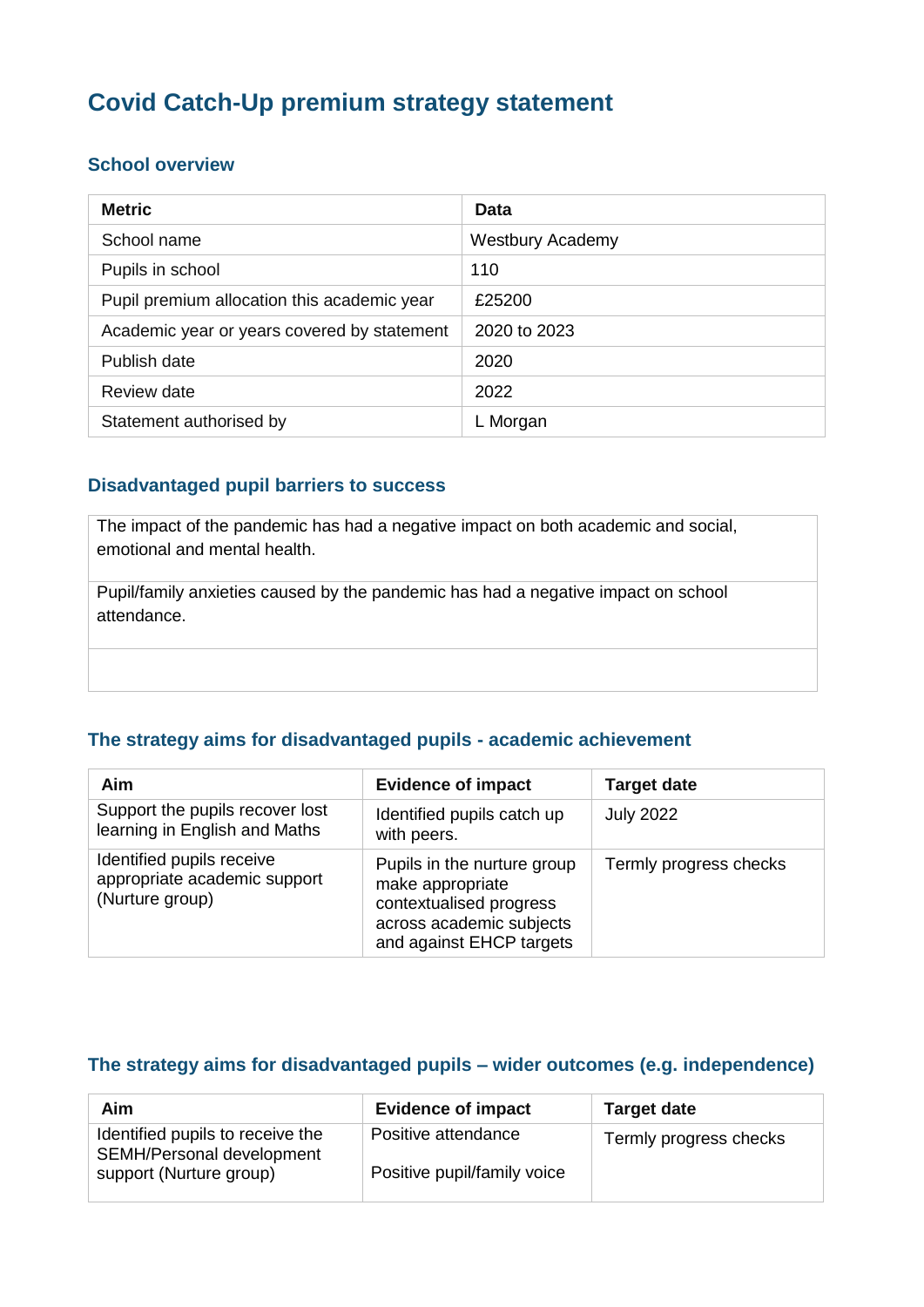|                                                                             | Personal development<br>progress                                            |                                              |
|-----------------------------------------------------------------------------|-----------------------------------------------------------------------------|----------------------------------------------|
| All pupils to have access to<br>appropriate technology, to access<br>iStudy | ICT audits indicate pupils<br>have access to technology<br>Parental surveys | July 2021/ongoing due to<br>fluid admissions |

### **Teaching priorities for the current academic year**

| <b>Measure</b>                                   | <b>Activity</b>                                                                                                       |
|--------------------------------------------------|-----------------------------------------------------------------------------------------------------------------------|
| Priority 1                                       | NTP to be launched Sept 2021                                                                                          |
| Priority 2                                       | Nurture group to be launched Sept 2021, including<br>recruitment of staff.<br>Smaller class size                      |
| Barriers to learning these<br>priorities address | Availability of NTP tutors<br>Pupil relationships with NTP tutor<br>Recruitment of staff to support the Nurture group |
| Projected spending                               | £15,200                                                                                                               |

## **Wider strategies for the current academic year**

| <b>Measure</b>                                   | <b>Activity</b>                                                                                        |  |
|--------------------------------------------------|--------------------------------------------------------------------------------------------------------|--|
| Priority 1                                       | Bespoke transport arrangement for pupils with high<br>anxiety                                          |  |
| Priority 2                                       | ICT is in place for all pupils who require it                                                          |  |
| Priority 3                                       | Nurture group to be launched Sept 2021                                                                 |  |
| Barriers to learning these<br>priorities address | Fluid admissions/changing cohort - makes planning for<br>devices more challenging                      |  |
|                                                  | Transport is a LA contract and therefore flexibility could<br>be limited and come at an increased cost |  |
| Projected spending                               | £10,000                                                                                                |  |

## **Monitoring and implementation**

| Area     | <b>Challenge</b>                                                                  | <b>Mitigating action</b>                                                          |
|----------|-----------------------------------------------------------------------------------|-----------------------------------------------------------------------------------|
| Teaching | Availability and suitability of NTP<br>tutors<br>Recruitment to the Nurture class | Connex Education to support with<br>recruitment of tutors<br>Internal recruitment |